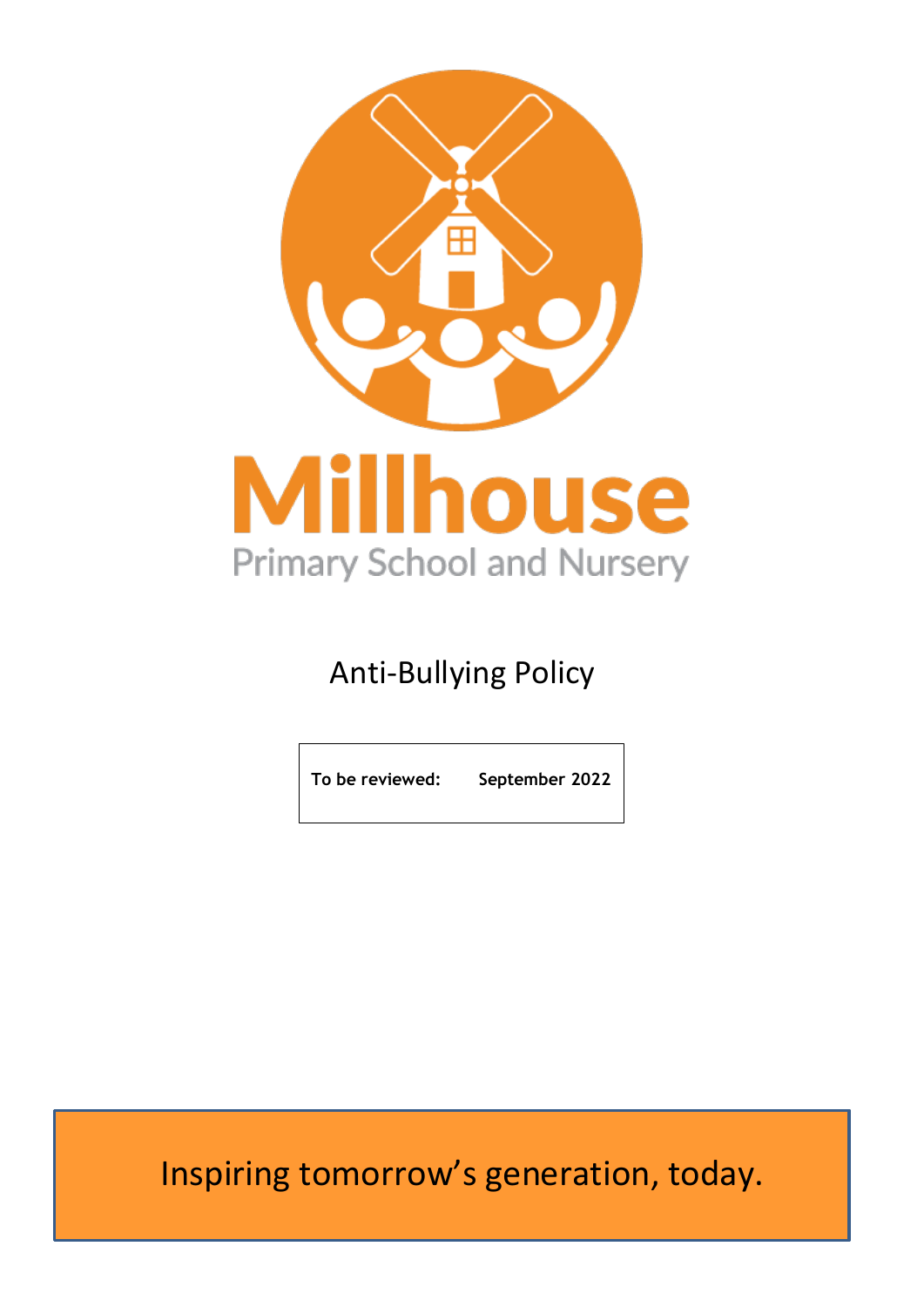#### **MILLHOUSE PRIMARY SCHOOL & NURSERY**

#### **Anti-Bullying Policy**

#### **1. Introduction**

It is a government requirement that all schools have an anti-bullying policy. This policy reflects government guidance.

Department for Education guidance defines bullying as actions that are meant to be hurtful and which happen on a regular basis. Bullying can be direct (either physical or verbal) or indirect (for example, being ignored or not spoken to). Types of bullying include racial, homophobic and sexual. It also encompasses sexual violence & harassment and peer on peer abuse. Bullying can also be carried out via technology such as mobile phones or using the internet.

#### **2. Aims and Objectives**

Bullying is wrong and damages individual children. We therefore do all we can to prevent it, by developing a school ethos in which bullying is regarded as unacceptable in line with our therapeutic approach to managing behaviour in school.

We aim, as a school to provide a safe and secure environment where all can learn without anxiety, and measures are in place to reduce the likelihood of bullying.

This policy aims to produce a consistent school response to any bullying incidents that may occur.

We aim to make all those connected with the school aware of our opposition to bullying, and we make clear each person's responsibilities with regard to the eradication of bullying in our school.

## **3. The Role of Governors**

The governing body supports the Head Teacher in all attempts to eliminate bullying from our school. The governing body will not condone any bullying at all in our school and any incidents of bullying that do occur will be taken very seriously and dealt with appropriately.

The governing body monitors incidents of bullying that occur and reviews the effectiveness of this policy regularly. The Governors require the Head Teacher to keep accurate records of all incidents of bullying and to report, on request, to the Governors about the effectiveness of the schools anti-bullying strategies.

## **4. The Role of the Head Teacher**

It is the responsibility of the Head Teacher to implement the school anti-bullying strategy and to ensure all staff (both teaching and non-teaching) are aware of the school policy and know how to identify and deal with incidents of bullying. On request, the Head Teacher reports to the governing body about the effectiveness of the anti-bullying policy.

The Head Teacher ensures that all children know that bullying is wrong and that it is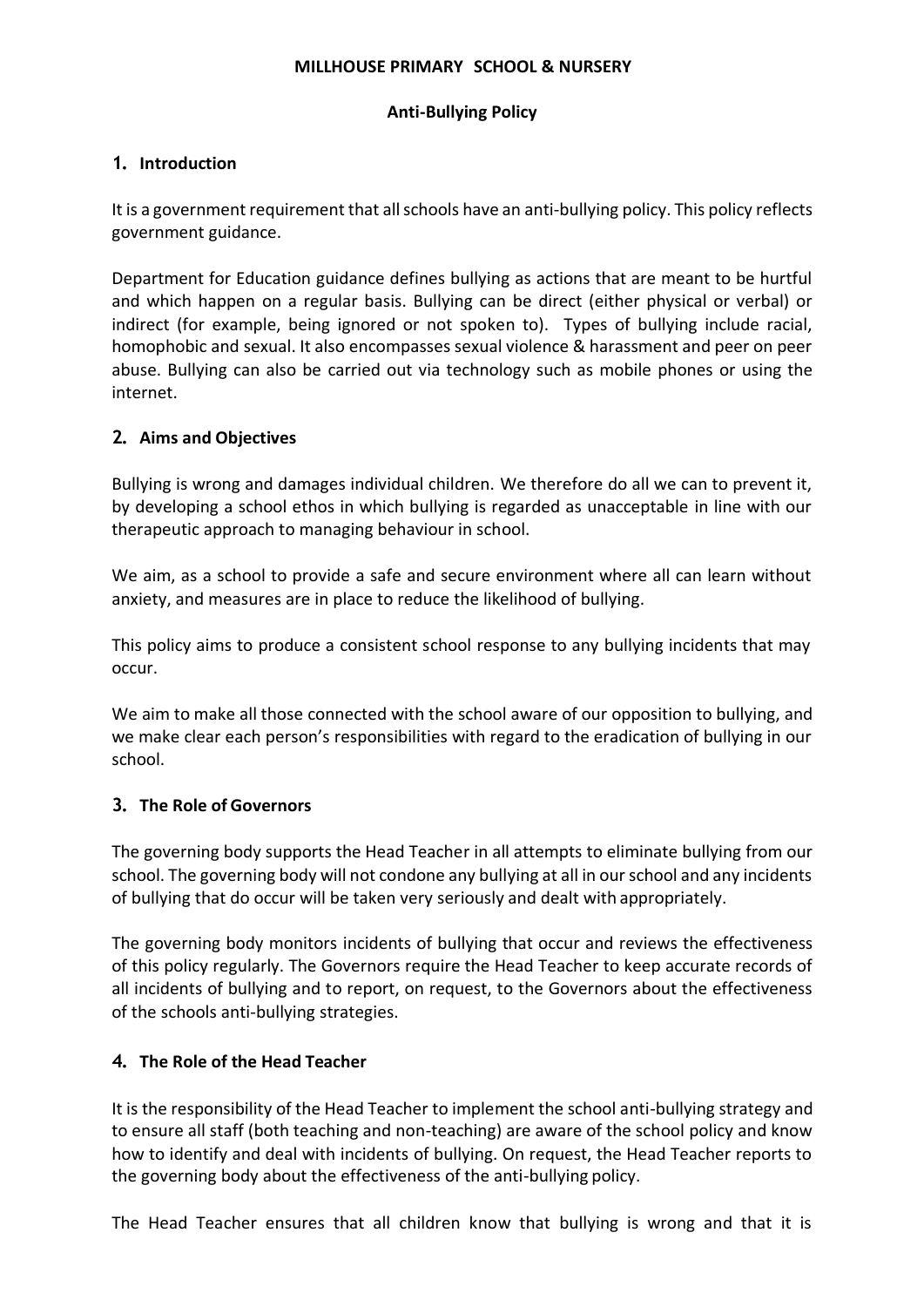unacceptable behaviour in school. The Head Teacher draws the attention of children to this fact as part of the school curriculum; this may be delivered through PSHE lessons, Antibullying weeks and assemblies. Specific behaviours are targeted and addressed in a way that promote healthy discussion around actions and consequences.

The Head Teacher, along with the Deputy Headteachers, ensure that all staff receive sufficient training to be equipped to identify and deal with any incidents of bullying. The "Support Group Approach" is generally used to lead staff to deal with bullying issues which links with our therapeutic approach to managing behaviour.

The Head Teacher sets the school climate of mutual support and praise for success, so making bullying less likely. When children feel they are important and belong to a friendly and welcoming school, bullying is far less likely to be part of their behaviour. This is underlined in the school Behaviour Policy and reward system that is used in the school.

# **5. The Role of the Teacher and Support Staff**

The staff in our school take all forms of bullying seriously and seek to prevent it from taking place.

If teachers witness an act that affects the physical or mental wellbeing of a child, they will either investigate it themselves or refer it to the Pastoral Team, who will then report to the Deputy Head Teachers. Teachers, the Pastoral Team and Support Staff do all they can to support a child who feels they have been bullied. If, after investigation, it is deemed that a child has been bullied then the child's parents/guardians will be informed.

If a bullying allegation occurs between members of a class, the teacher will deal with the issue immediately. This may involve direct teacher and child consultation or a referral to the Pastoral Team, who may decide to set up a peer support group to improve confidence, build resilience and promote healthy friendships. Work is carried out separately for the child who is believed to have carried out the bullying. Time is spent working with the child to help them to understand why his/her actions were wrong and that child is encouraged to change his/her behaviour in the future.

If a child is repeatedly involved in bullying other children after this work has been carried out, the Head Teacher is informed. The child's parents/guardians are invited into school to discuss the situation. In more extreme cases, for example where these initial discussions have proven ineffective, the school may contact an external support agency, such as the specialist teacher service.

All members of staff routinely attend training, which equips them to identify bullying and to follow school policy and procedures with regard to behaviour management.

Teachers use a range of methods to help prevent bullying and to establish a climate of trust and respect for all. They use drama, role-play, stories etc within the formal curriculum, to help pupils understand the feelings of bullied children and to practice the restraint required to avoid lapsing into bullying behaviour. Circle time is used to praise, reward and celebrate success of all children, and thus help to create a positive atmosphere.

## **6. Reporting & Recording**

All allegations of bullying must be recorded on CPOMS. Where an allegation may be classified